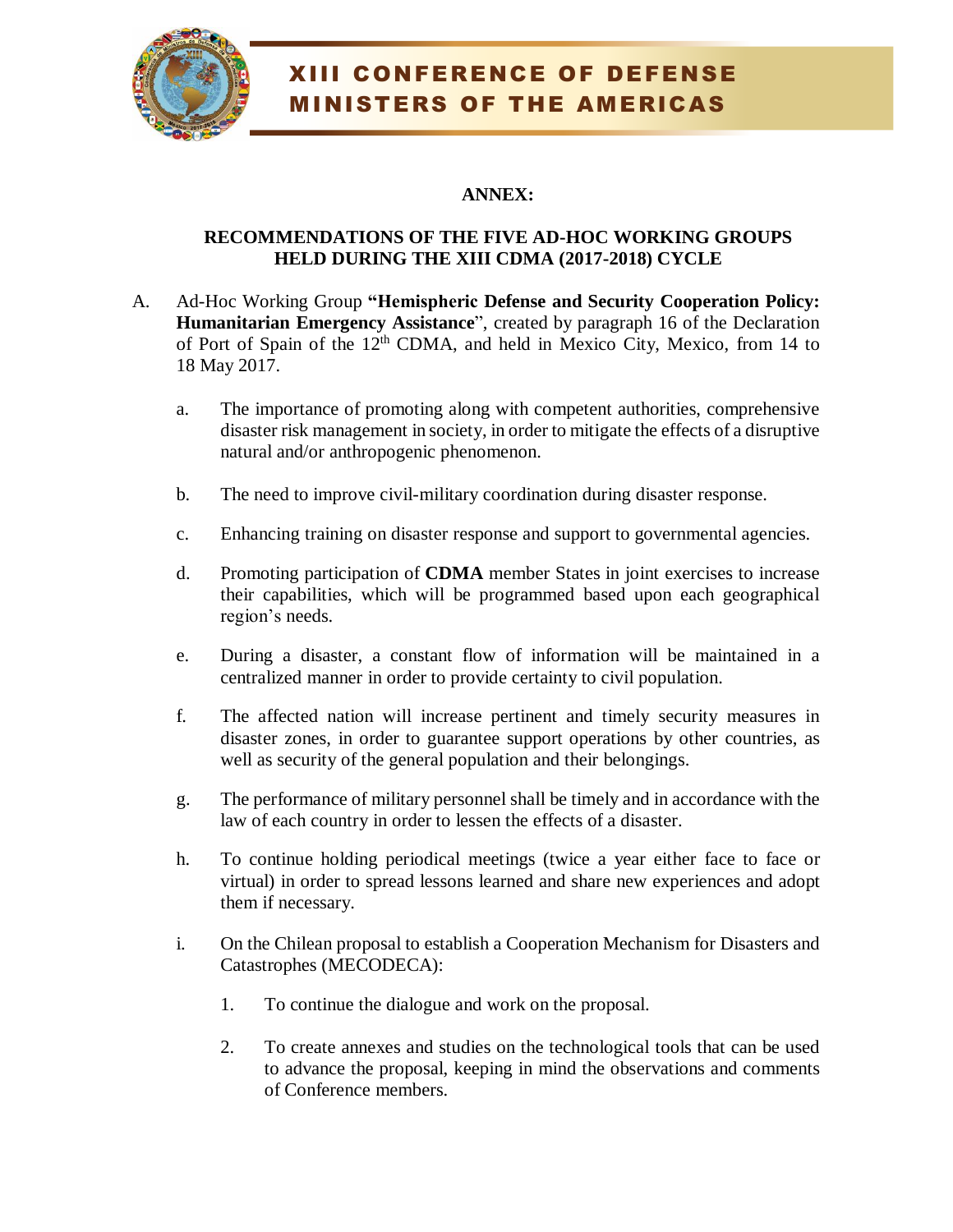

# XIII CONFERENCE OF DEFENSE MINISTERS OF THE AMERICAS

- B. Ad-Hoc Working Group **"Progressive Inclusion of Gender Perspective as a Cross-Cutting Issue in Defense and Security Policy"**, created by paragraph 27 of the Declaration of Port of Spain of the 12th CMDA, and held in Panama City, Panama from 20 to 22 September 2017.
	- a. Regarding the definition of strategic objectives and action lines to design a path to advance towards institutionalizing the principle of equality and non-discrimination:
		- 1. To include gender perspective in the field of Defense and Security, from a decision making level to that of operationalization of public policy formulation and evaluation cycle, taking into consideration human resources in this sector, as well as recipients of actions in this field to reduce gender gaps.
		- 2. To enhance education and awareness raising on gender issues among Defense and Security personnel to understand the complex security environments, while identifying risks and opportunities to provide a lasting and sustainable security for the population without discrimination and in equal conditions.
		- 3. To promote the eradication of inequality and discrimination between men and women in different vulnerable situations that may affect them, in order to advance towards a cultural change that reflects population diversity and their strategic and practical needs.
	- b. Regarding factors that foster gender equality and the needs identified in the work sphere:
		- 1. Effective compliance with laws, regulations, policies and rules on gender equality, as well as supervision and control of each institution.
		- 2. Fundamental education for boys and girls in an equal manner, without distinction of social condition or race.
		- 3. The areas in institutions in charge of gender issues must conduct constant awareness raising campaigns for internal and external public.
		- 4. Defense sector strategic alliances with media, academic institutions, research and human rights centers and women organizations, among others.
		- 5. Set up and implementation of training programs on gender for society at large, and particularly for media.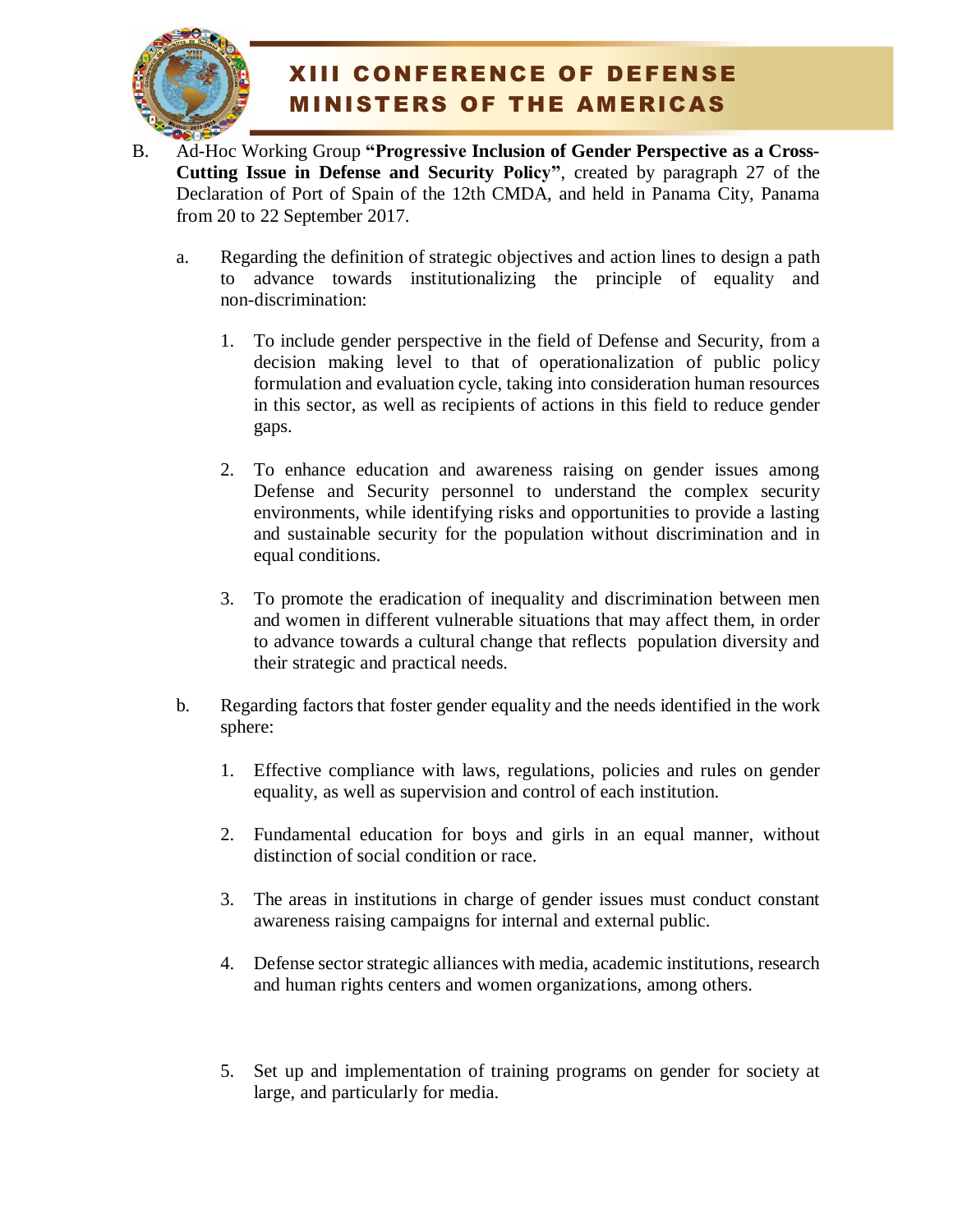

- 6. Have human rights organizations or their equivalents in charge of gender issues, within the Defense Ministries in CDMA Members Countries perform actions to promote budget allocation for activities that foster gender equality mainstreaming to each institution involved.
- 7. Have human rights organizations or equivalent in charge of gender issues implement workshops regarding equal treatment between men and women.
- c. Regarding promoting men's participation in the development of gender policies:
	- 1. That Ministers of Defense and Security order their Staffs or decision making commands to raise awareness regarding existing policies on gender equality to men in their institutions.
	- 2. To incorporate men in the decision making process on proposed gender perspective projects.
	- 3. To include in the curricula of all education levels of the **CDMA** member countries subjects on gender equality and non-discrimination.
	- 4. Continue discussing gender perspective during the XIV **CDMA**.
- C. Ad-Hoc Working Group **"The Participation of Defense and Security Forces Regarding Environmental Protection and Climate Resilience"** created by paragraph 25 of the Declaration of Port of Spain of the 12th CDMA, held in Toronto, Ontario, Canada, from 14 to 15 February 2018.
	- a. Strengthening sustainable practices in life-cycle management of equipment and infrastructure.
	- b. Developing and/or strengthening strategies and processes to adapt to the impacts of climate change on the defense and security sector.
	- c. Possible environmental effects before conducting operations, exercises, and training.
	- d. Implementing initiatives to protect the environment, such as: integrating awareness training for personnel, encouraging energy-conscious behaviors, and considering environmental sustainability in all decision making processes and activities.
	- e. Developing a compendium of best practices among Member Countries of the **CDMA** regarding actions and efforts for environmental protection and climate resilience.